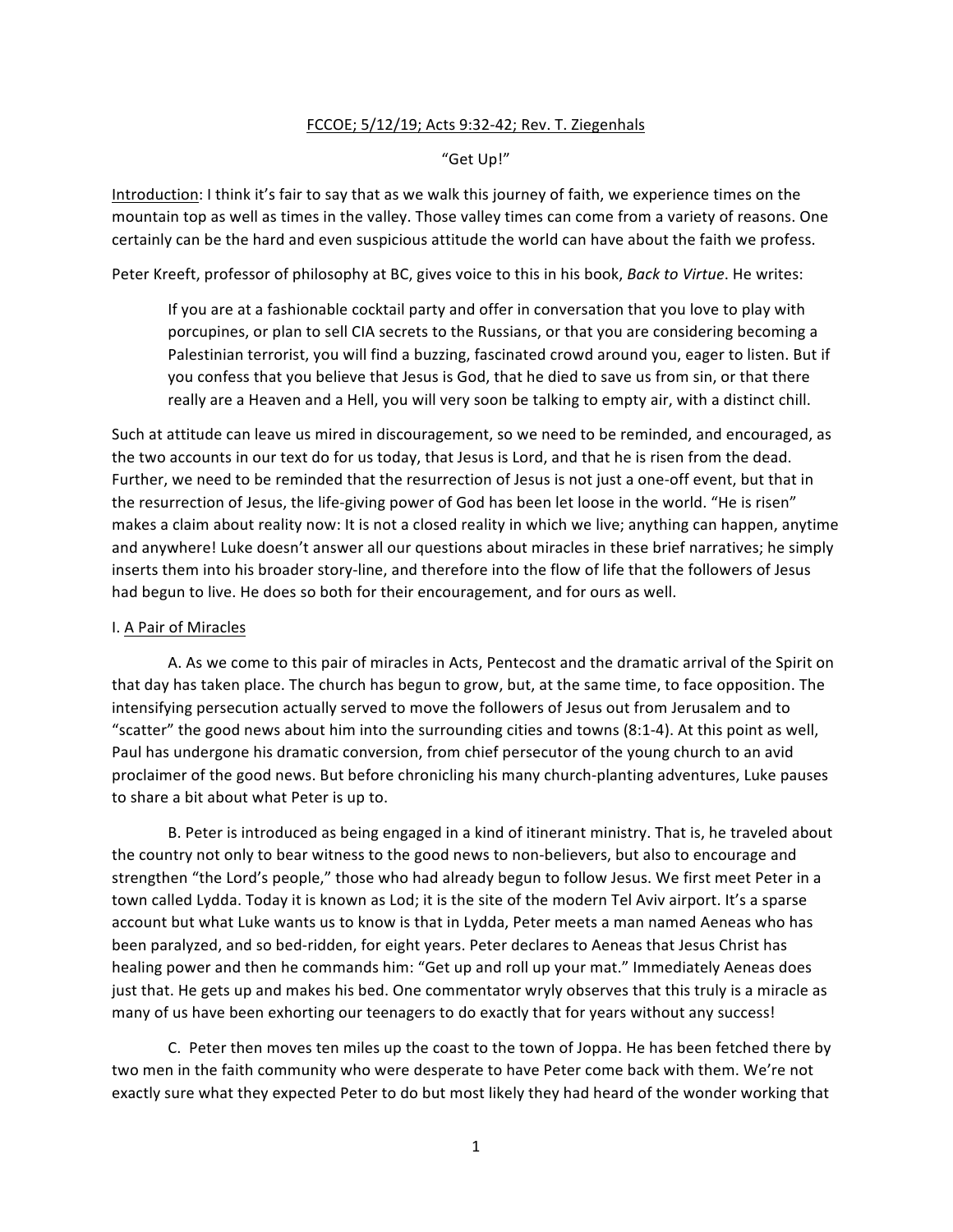had taken place in Lydda. Their concern focused on a woman named Tabitha, who had recently died and had been prepared for burial. When Peter entered the room where she lay, he could see that her death had caused a crisis for this community. The widows seemed particularly upset. They were the poor, the most vulnerable ones who had no one to look out for them. Tabitha, it seemed, had done so. Her care included making needed clothing for these widows. Her name means "Gazelle," which seems to match the very graceful life she lived. Well, when Peter arrived where Tabitha lay, he cleared the room, got on his knees to pray, and then told Tabitha to get up. Which she did. She opened her eyes, sat up, and when Peter took her by the hand she stood up. And there was great rejoicing!

## II. Works that Testify

A. As I said earlier, Luke really explains nothing about how these two miracles happened. After all, how do you explain a miracle?! But we can make a couple of observations as we consider how they testify to the presence and power of Jesus and so help guard against discouragement and despair.

1. Both miracles were accomplished by the power of Jesus. Jesus, in fact, had performed similar miracles while he was still with his disciples. To a paralytic who was lying by the pool called Bethesda, Jesus said, "Get up! Pick up your mat and walk" (Jn. 5:8). And to a girl who had just died, Jesus first cleared the room of the mourners, and then, taking her by the hand he said, "Talitha koum," which means "little girl, I say to you, get up!" (Mk. 5:40). Peter thus knew, it seems, that if anything life-giving were to happen, he would need to operate in the power of Jesus, not any power of his own. And that's what we see. In the first, Peter declares: "Jesus Christ heals you." In the second we see him on his knees praying before doing anything else.

2. Both miracles were signs that the power of the risen Jesus was now at work in the world. "Get up!" is actually the same word used to describe the raising by God of Jesus (cf. 2:24). We see that this power testifies to the person of Jesus and leads people to faith. We see that this power overcomes that which seems impossible to overcome. We see that this power provides not only for life in the future, but for needs in the present, as the widows now had Tabitha to care for them once more.

B. In our gospel lesson for today we hear Jesus say, "The works I do in my Father's name testify about me" (Jn. 10:25). What these works, these miracles testify to is that the resurrection power of Jesus has been set loose in the world, and it is capable of overcoming bondage and isolation and alienation and helplessness and even death. The world after Easter is not like the world before Easter. After Easter, death does not have the last word. After Easter there is a power for good and for life that has been let loose that is greater than the power of evil and of death. After Easter we can be confident not only that we will be raised in the future, but that we are also being raised in the present. The risen Jesus is at work, in us, and in the world.

C. Where are you most discouraged these days? Where do you feel you've reached a dead end? In the midst of our discouragement and defeat, perhaps we need to recapture, and be reminded of, and seek to live more within, the reality of Jesus, risen from the dead. In doing so, we need to pray for a holy boldness, to be sure. But we also need to be careful, I think, that we don't miss this life-giving reality by only looking for the dramatic, and so miss its everyday nature.